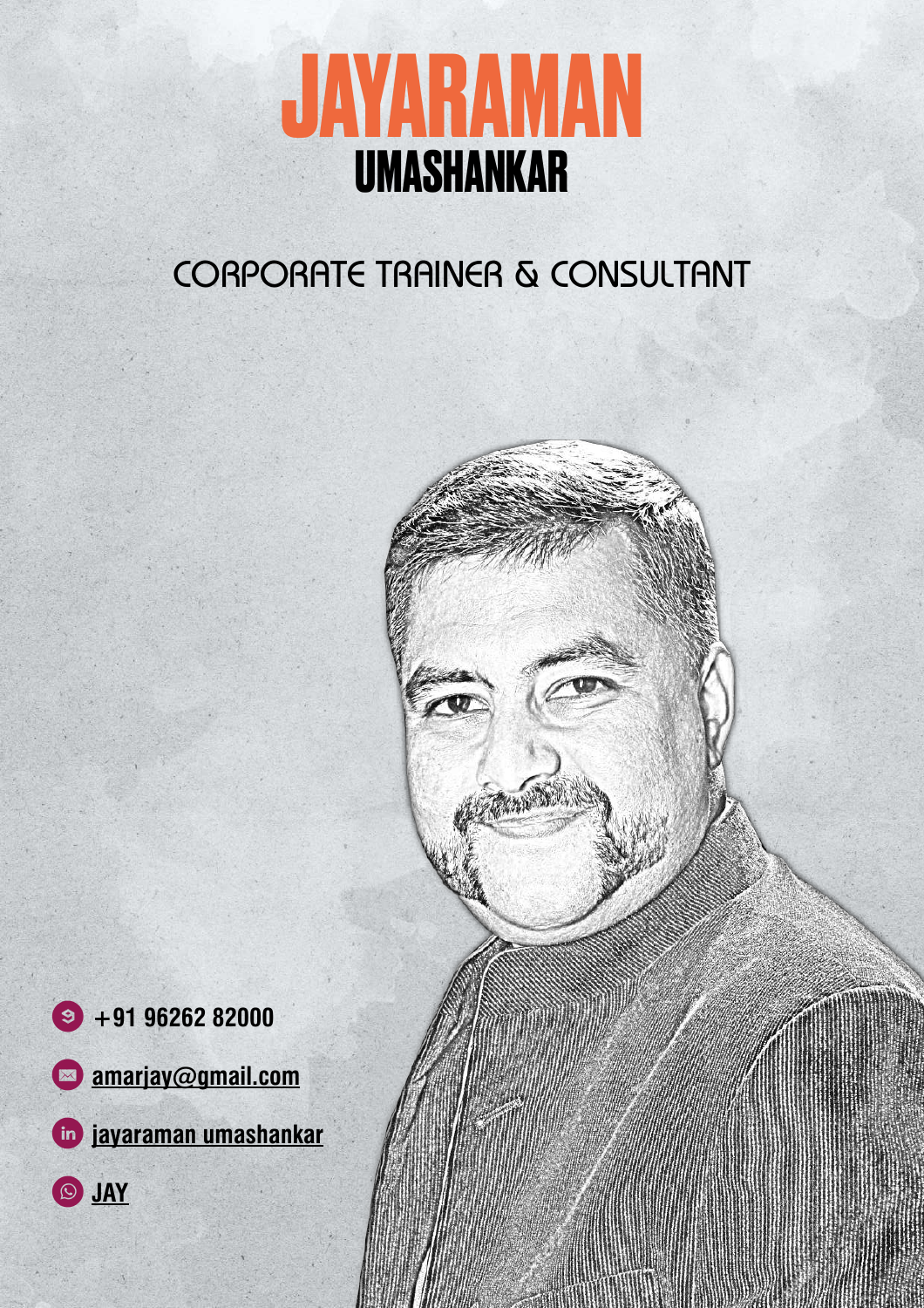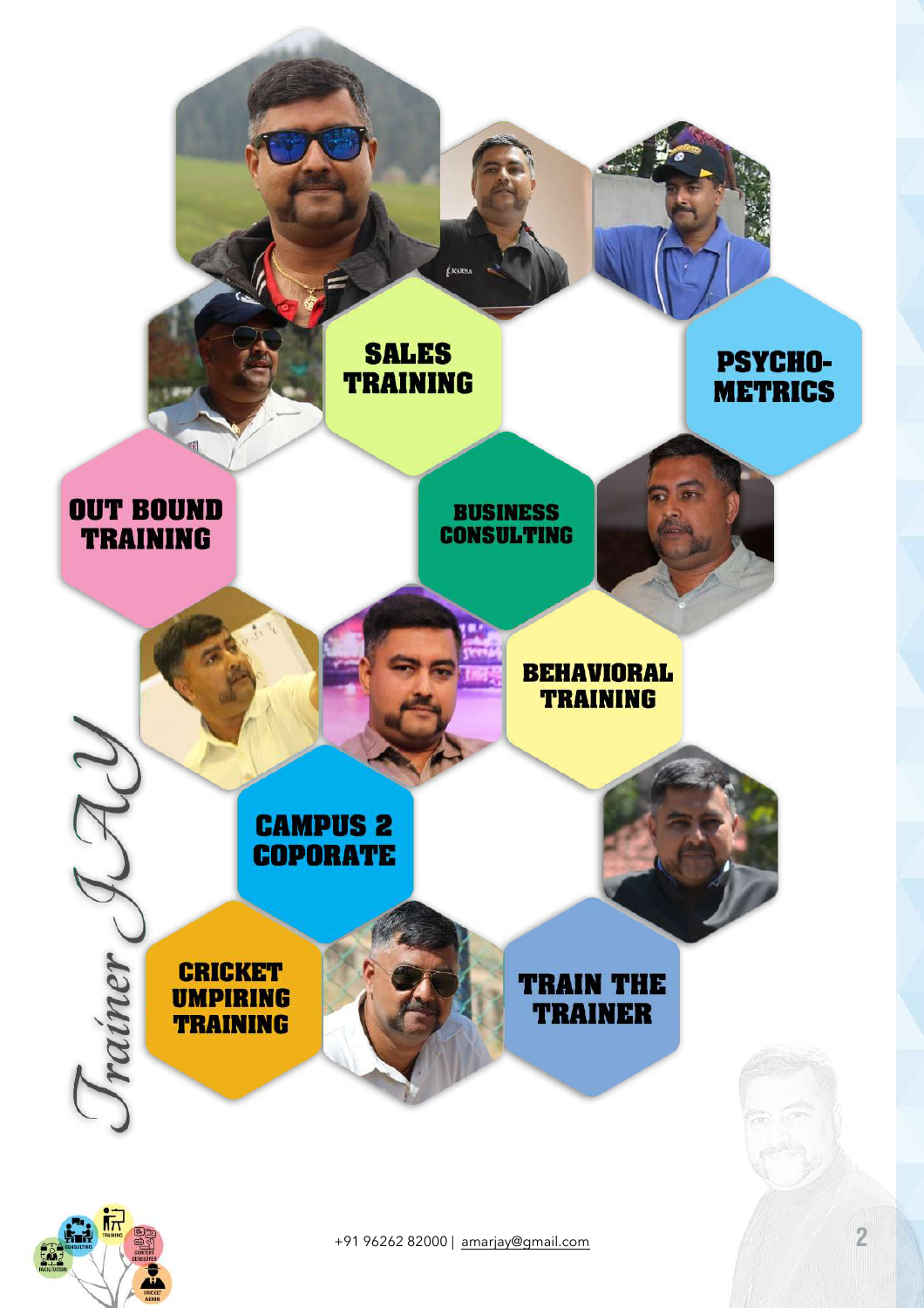# PROFILE OUTLINE

### **EXPERIENCE**

- **24+Years** of experience in Sales, Marketing & CRM in B2B & B2C with expertise in Management Consulting, Marketing Management, Business Development, Strategic Management, Product Positioning and Customer Centricity.
- **20+ Years** of experience in Sales, Marketing, CRM, Behavioural & Soft Skill Trainings. Trained over Lakh participants in various sectors, in various topics over the years.

### **TRAINING & COACHING**

- Delivering for Banking, Insurance, Automobile, Agriculture, Education, Textiles, Information Technology, Finance, Construction, Real Estate, Bio Tech, Health, Food Processing, Telecommunication, Retail & FMCG Sectors.
- Delivering Trainings and Coaching in Sales, Marketing, CRM, Work-Life Balance, Team Bonding, Goal Setting, Science of Happiness, Business Leadership, Business Communication, Thinking – Creativity, Parliamentary Procedures & Train the Trainer.

#### **BUSINESS CONSULTANT**

Delivering HR Deployment, HR Evaluation, Marketing Management, Marketing Policy Designing, Market Research, Customer Behavior Analysis and Systems Implementations.

### **PSYCHOMETRIC ASSESSOR**

Handling assessments, evaluations and counselling through MBTI, FITS, Selling Style Indicator, Sales Level Inventory, 16 Personality Factors, Learning Styles, Competency Mapping, DISC, Leadership Style Inventory, Multiple Intelligence and Adversity Quotient tools.

### **OBT & EXPERIENTIAL FACILITATOR**

Trained in Experiential Learning and Activity Based Learning & Out Bound Trainings. Worked as Lead Facilitator more than 35 Out Bound Training Camps.

### **CONTENT DEVELOPER**

For various training groups which includes Defining Course Contents, Developing the Program and Preparation of Technical Support like Slides, Handouts and Materials.

### **CRICKET ADMINISTRATOR & UMPIRES**

 $\ast$ Had been a Cricket Umpire for twenty five plus years and a trainer for Cricket Umpires for more than fifteen plus years. Playing the role of a cricket administrator for more than two decades and still counting. Cricket Review Panelist with different channels and cricket coach for the district team. Working as a cricket coach for various teams at different levels for more than fifteen years.

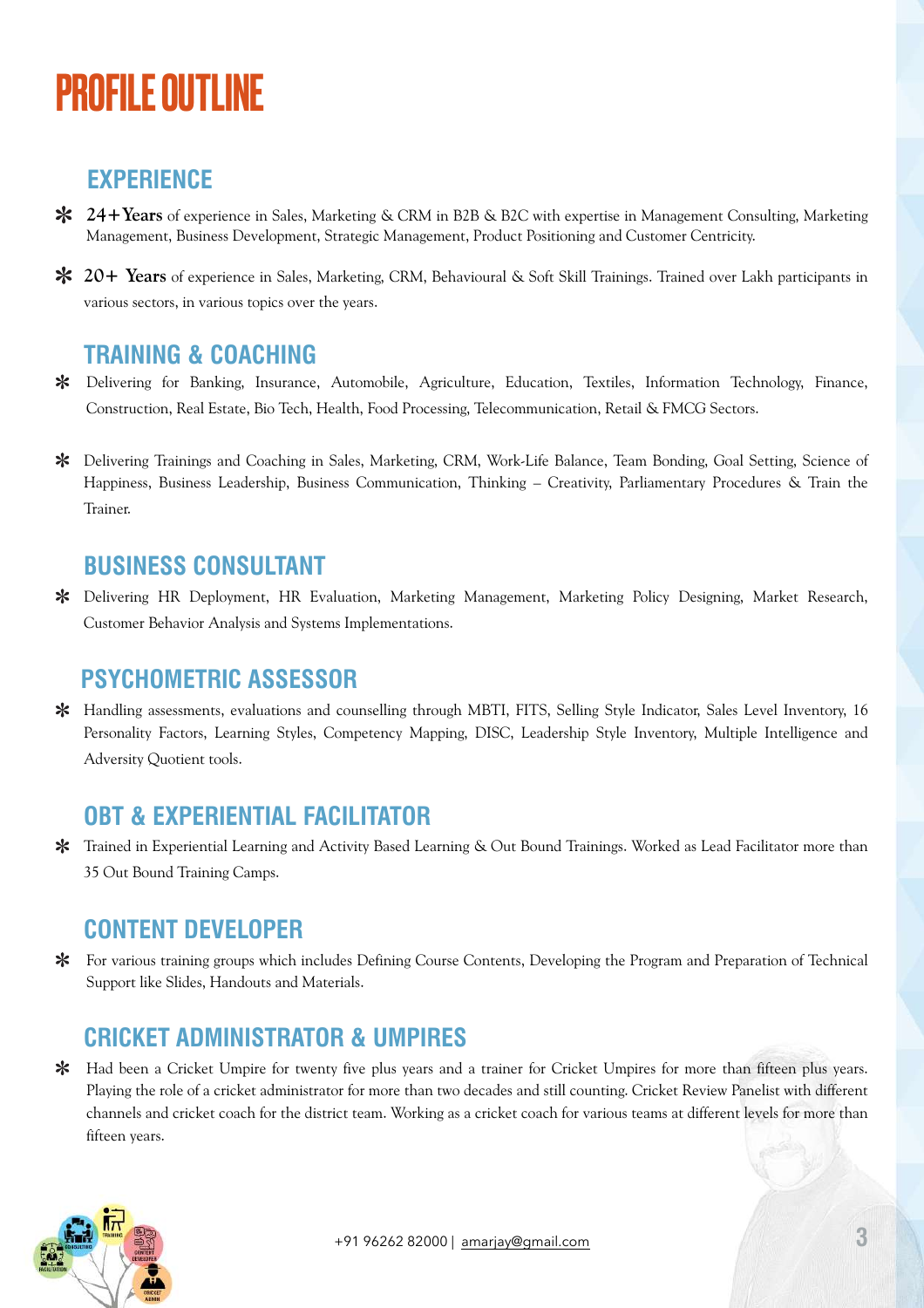# **CERTIFICATIONS & EMPANELMENT**

- Certified C-Sales Assessor of MERCEDES BENZ  $\ast$
- ∗ Empanelled Facilitator of BAF Experiential Learning Team
- ∗ Certified Six Sigma – Green Belt with project experience in IT Services, Manufacturing & Processing segments.
- ∗ Certified in 5S, TPM, TQM & 7QC Tools.
- Certified in TRIZ Theory of Inventive Problem Solving and Innovation practice. ∗
- Master Trainer from International Trainers Academy.  $\ast$
- Certified MBTI Practitioner ∗
- ∗ Certified STATE PANEL CRICKET UMPIRE (TAMILNADU)
- ⋇ Higher Diploma in Software Engineering, APTECH
- ∗ Certified Web Developer, SSI Computer Education
- ∗ IRDA License Holder
- ∗ Certified PRANIC HEALER
- Certified in Spoken Sanskrit ⋇

## **DELIVERY EXPERIENCE SUMMARY**

- Executed Channel Marketing and Dealership Development for IT & Telecom Products.
- Delivered Business Excellence Coaching to various range and bands of the corporate team members ranging from CEOs to ∗ Junior Entrants.
- Conducting TRAIN THE TRAINER programs, groomed over Fifty three aspiring trainers. ∗
- Conducting Work-Life Balance and Attitudinal Tuning programs with Psychometric Assessments for Personnel of various industries and Psychometric Assessments for Students.
- ∗ Delivering freelance Talent Scouting and F2F interviewing to various clients from different industrial segments.
- Conducted critical OJT and On Boarding Evaluations to Banking, Education, IT, Manufacturing, Insurance, Construction

and Food Processing Industries.

# **VIRTUAL TRAINING EXPERIENCE**

- Conducted Twenty Five Plus VILT Training Programs. Session durations ranging from One Hour to Six Hours.
- ∗ Conducting "Effective Virtual Classroom Management" Module
- Delivering VILT Interactive Activity based sessions

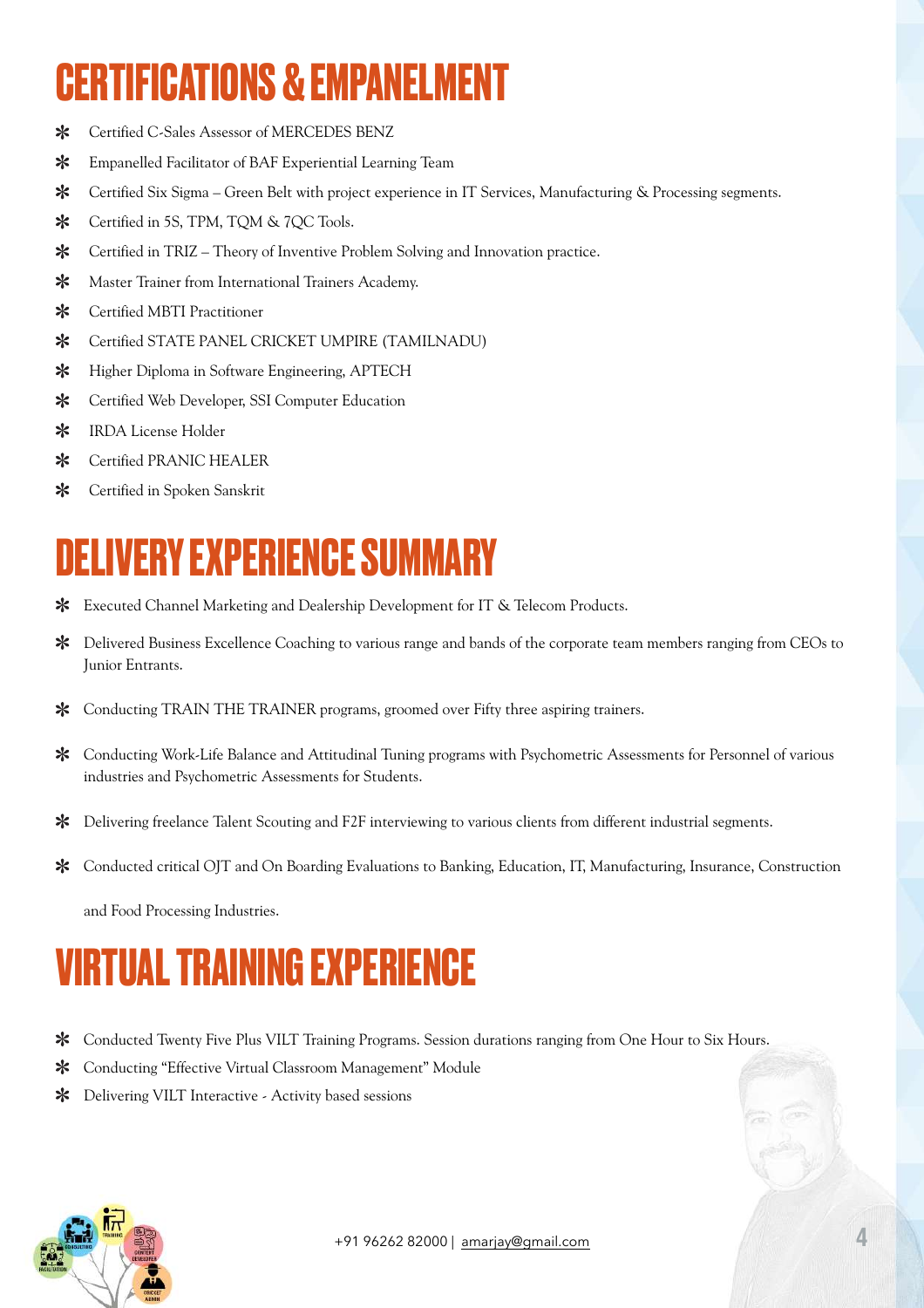# **RECENT TRAININGS SUMMARY**

#### **Client : KARUR VYSYA BANK**

Trained 2900+ Branch Heads, CSO & ROs in Effective Sales Management, People Management & Customer handling.

#### **Client : MERCEDEZ BENZ**

Sales Assessor for Twenty plus Sales Consultants on Selling Skills

#### **Client : HONDA Motors**

Trained 120+ participants in Effective Sales Management, Customer Centricity & Ace of Service

#### **Client : SUNDARAM MOTORS**

Trained over 200+ Participants in Ace of Sales & Ace of Service covering Customer Handling, Process Management, Service to Sales & Personality Development

#### **Client : ASHOK LEYLAND**

Trained over Seventy Participants on Selling Skills and Plan Your Sales.

#### **Client : FUTURE RETAIL**

Trained Hundred Plus Zonal Managers, Store Heads in Stakeholder Management, Analysis & Synthesizing Skills.

#### **Client : MALABAR GOLD**

Trained 40 plus Store Heads and 200+ Executives in Managerial Excellence, Customer Handling, Process Handling and Leadership.

#### **Client : BHASHUNDHARA, Bangladesh**

Delivered Advanced Business Communication for 55 Senior Management Participants.

#### **Client : HDFC**

Conducting Selling Skills, Service Excellence, Business Communication, The 7 Choices & Personal Effectiveness. Trained more than 800+ participants of Manager & Senior Manager Cadres from across the country.

#### **Client : AIRTEL**

Trained 64 Territory Sales Managers in Partner Management and Selling Skills

#### **Client : PEST CONTROL INDIA**

Trained over Hundred and Fifty Sales Consultants on Selling Skills

#### **Client : PIAGGIO**

Trained 200+ Sales Professionals in Sales Management, Sales Process Management, Customer Handling and Behavioural Skills.

#### **Client : ROBERT BOSCH, Coimbatore**

Conducting Campus to Corporate Program. Trained 400+ participants in Goal Setting, Team Building, Communication and Competencies.

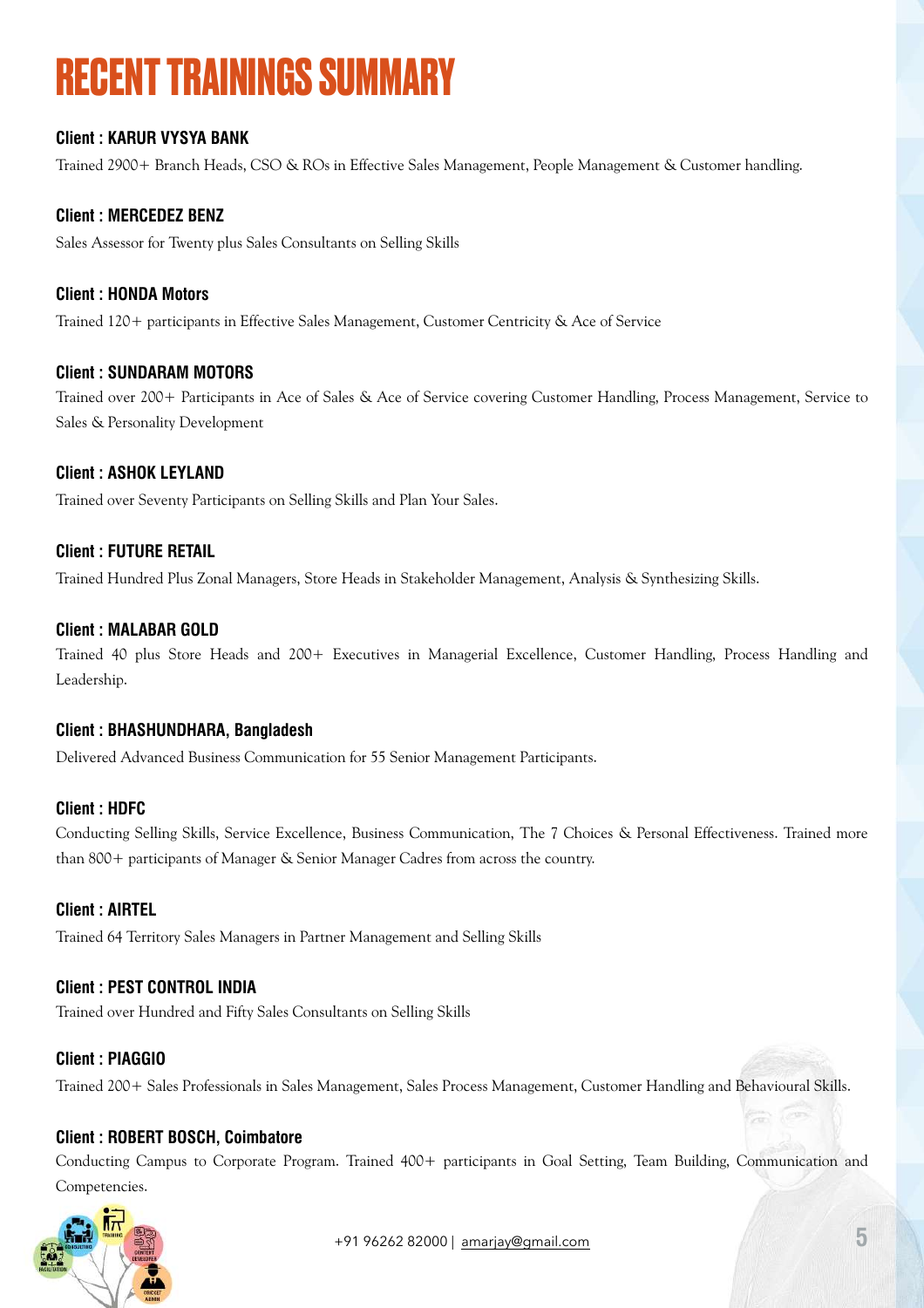# **RECENT OBT SUMMARY**

**Client : CTS**  Facilitated Wind Jammer Simulation for Eighteen Software Professionals

**Client : ROBERT BOSCH**  Conducting Team Building and Team Bonding OUTBOUND Experiential Programs.

#### **Client : INDIAN OVERSEAS BANK**

Conducting Team Building and Leadership OUTBOUND Experiential Programs.

**Client : NOVARTIS**  Conducted Team Building for Twenty Managers

**Client : CAIRN**  Conducted Team Bonding for Forty Two Managers and Engineers

**Client : QUEST E GLOBAL**  Conducted Team Building for Twenty Eight Engineers

**Client : McDONALDS**  Conducted Customer Centricity & Change Management OUTBOUND Experiential Programs.

**Client : REITER**  Conducting Team Building and Team Bonding OUTBOUND Experiential Programs.

**Client : DAIMLER**  Trained 15 participants on Business Communication and Inter Personal Relationship.

**Client : ISHA Shoppe**  Trained 40 participants to get the best result through their Team Bonding and Life Balancing through Activity Based Learning

**Client : TATA MOTORS**  Conducting Activity Based Experiential Learning Sessions on various topics

**Client : GENERAL MOTORS**  Conducting Team Building and Team Bonding OUTBOUND Experiential Programs.

**Client : BAJAJ ALLIANZ**  Conducting Team Building and Team Bonding OUTBOUND Experiential Programs.

### **OBT THEMES**

- Team Building
- Team Bonding
- Leadership
- **Communication**
- Life Balancing
- Vent Out
- Motivation
- **3** Stress Management
- Time Management
- Innovation
- Collaboration
- Vision Orientation
- **B** Relationship Building
- Alignments
- Effectiveness
- Attitude
- Problem Solving
- Performance Enhancement
- *C* Overcoming Fear
- Overcoming Pessimism
- *C* Identifying Drivers and **Differentiators**
- $\circledR$  Anger Management
- **3** Anxiety Management
- **D** Overcoming Inhibitions

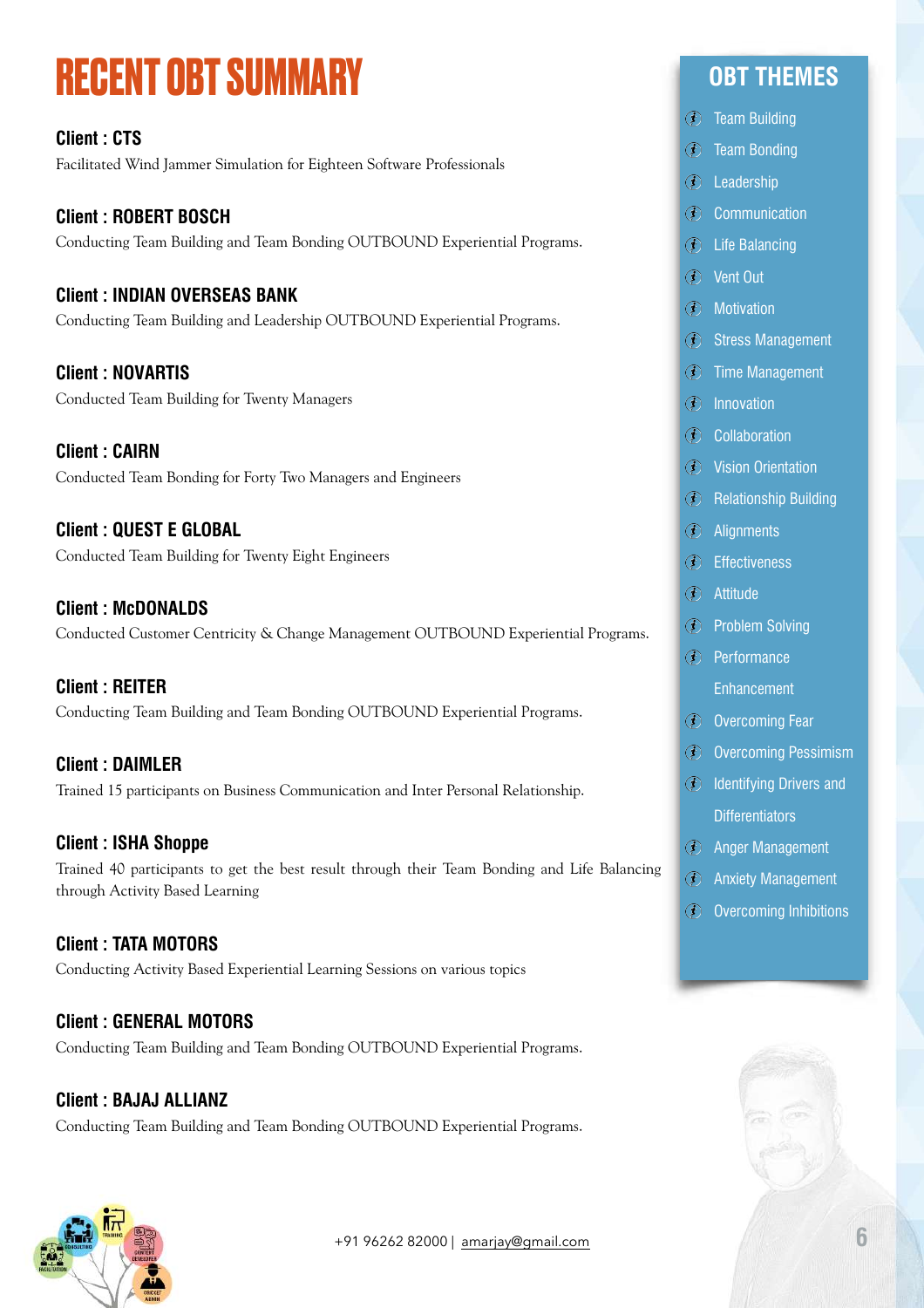# **EXPERIENCE TIMELINE**

### **FREELANCE TRAINER – SALES & BEHAVIORAL TRAINER**

### **2001 – till date**

Facilitating training in Sales, Marketing, CRM, Business Leadership, Communication Skill, Team Building and Behavioral Tuning for more than eighty corporate and institutional clients. Major Accounts : Tamilnadu Police Department, Mercedez Benz, BHASHUNDHARA (Dhaka), HDFC, IOB, Bajaj Allianz, BOSCH, TATA, Skoda, TAFE, BFI, REITER, Credit Suisse, VMWARE, McDONALDS, FUTURE GROUP, AIRTEL, PCI, PIAGGIO, ISHA Shoppe, MALABAR GOLD are few to quote.

**CEO, KARNA Corporate Associates, Salem 2005 – Till Date Director, VIBHA TCS, Salem 2010 – Till Date** 

Delivering HR Deployment, HR Evaluation, Marketing Management, Marketing Policy Designing, Market Research, Customer Behavior Analysis and Systems Implementations.

### **BRANCH MANAGER BOSTON COMPUTER EDUCATION, SALEM 2001-2002**

Was in-charge of branch catering to the software training needs in Salem. Lead a fifteen member team. Executed Marketing, Facilitation, Operations Role. The branch stood topper in the state during the tenure.

### **PROGRAM DIRECTOR DIGITAL MAGIC, CHENNAI 2000-2001**

Was in-charge of creative team working in production of advertisement films, short films, copyrighting and film support

### **MARKETING HEAD PENTASOFT TECHNOLOGIES, SALEM 1999-2000**

Was in-charge of sales, promotions, client coordination and Marketing team management.

### **FACULTY CUM MARKETING EXECUTIVE PENTASOFT, FORSEE INFOTECH, SALEM 1998 - 1999**

Was in-charge of selling computer software training products and was handling training in Web Applications.

#### **MARKETING EXECUTIVE - PHOENIX TRAINING INSTITUTE, TRICHY : 1995 – 1998**

Was in-charge of selling of computer software training products.



+91 96262 82000 | [amarjay@gmail.com](mailto:amarjay@gmail.com) **7**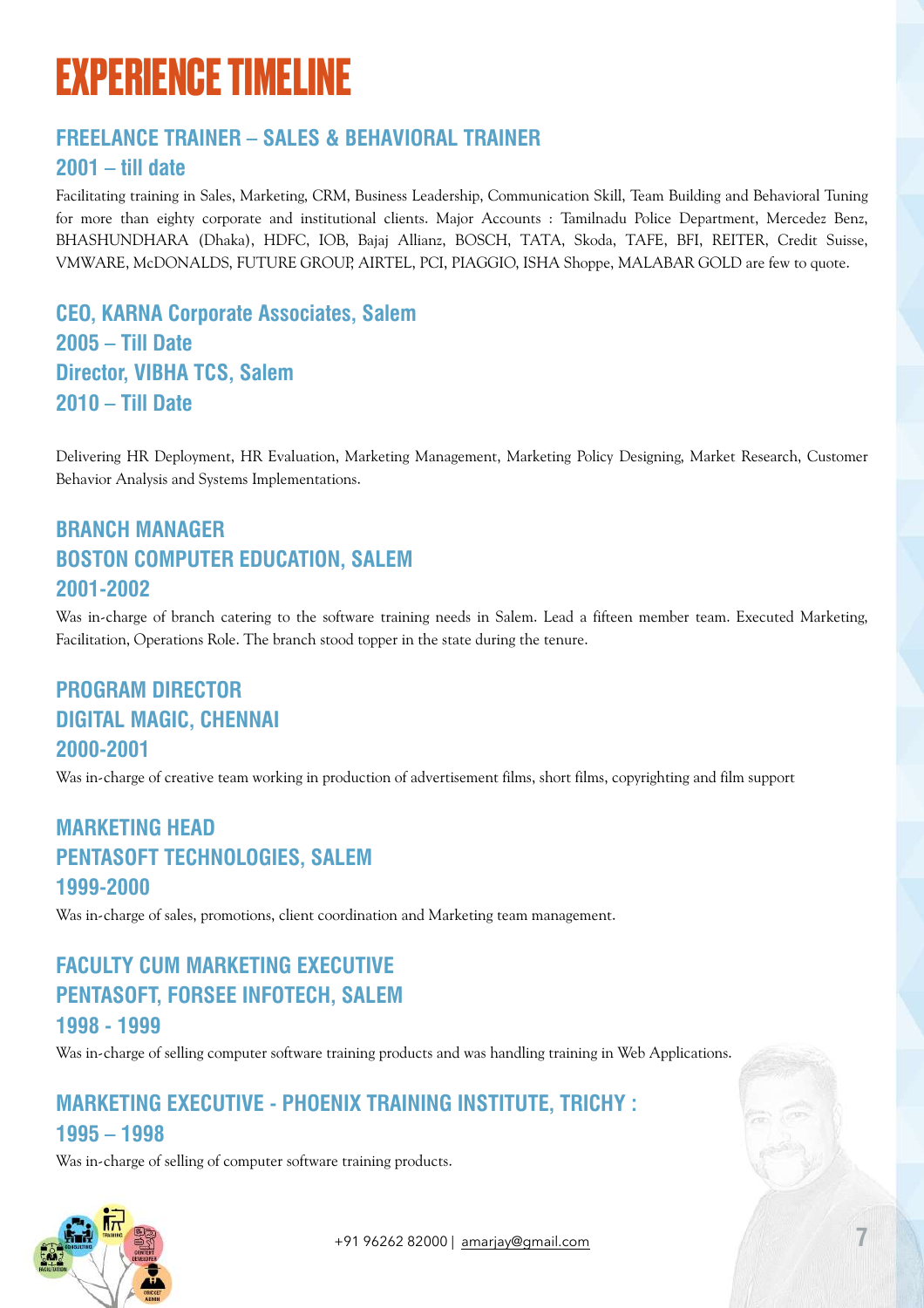# **TRAINING TOPICS**

#### **CORPORATE TRAINING**

- \* Sales, Marketing & CRM
- \* Train the Trainer
- \* Business Communication
- \* Business Leadership
- \* Negotiation Skill
- \* Campus to Corporate
- \* Team Building
- Presentation Skill
- Effective Public Speaking
- Work-Life Balance

#### **OUT BOUND & EXPERIENTIAL LEARNING**

- \* Team Building
- \* Students to Professional
- Simulations

#### **LIFE SKILLS COACHING**

- \* Communication
- \* Leadership
- \* Team Building
- \* Creativity
- Inter Personal Relationship
- Stress & Time Management

# **TECHNOLOGY PROFICIENCY**

#### **DESINGING TOOLS**

Adobe Photoshop, Adobe Premiere, Pinnacle Studio, Doodly

#### **WEB DEVELOPMENT TOOLS**

Adobe Dreamweaver, Java, Serif Web Plus 8.0

#### **VIRTUAL TRAINING PLATFORMS**









### **Jio** JioMeet

### **BEHAVIORAL TUNING**

- \* Goal Setting
- \* Science of Happiness
- Problem Solving
- \* Situation Handling
- \* Etiquettes, Ethics & Values
- \* Corporate Culture
- Body Language

#### **CAREER & EMPLOYABILITY SKILLS**

- \* Resume Building
- **\*** Interview Techniques
- \* Group Discussions
- \* Aptitude
- Learning Skills
- \* Examination Tips
- Career Guidance

#### **PERSONALITY ASSESSMENT**

- \* MBTI
- Learning Styles
- Skill Assessment
- Leadership Assessment
- \* FITS, 4C, CPA & BPA

#### **AUDIO EDITING TOOLS**

Sound Forge 8.0

#### **OFFICE APPLICATION**

Office 365, iWorks

#### **HARDWARE MANAGEMENT**

Network Administration, System Administration

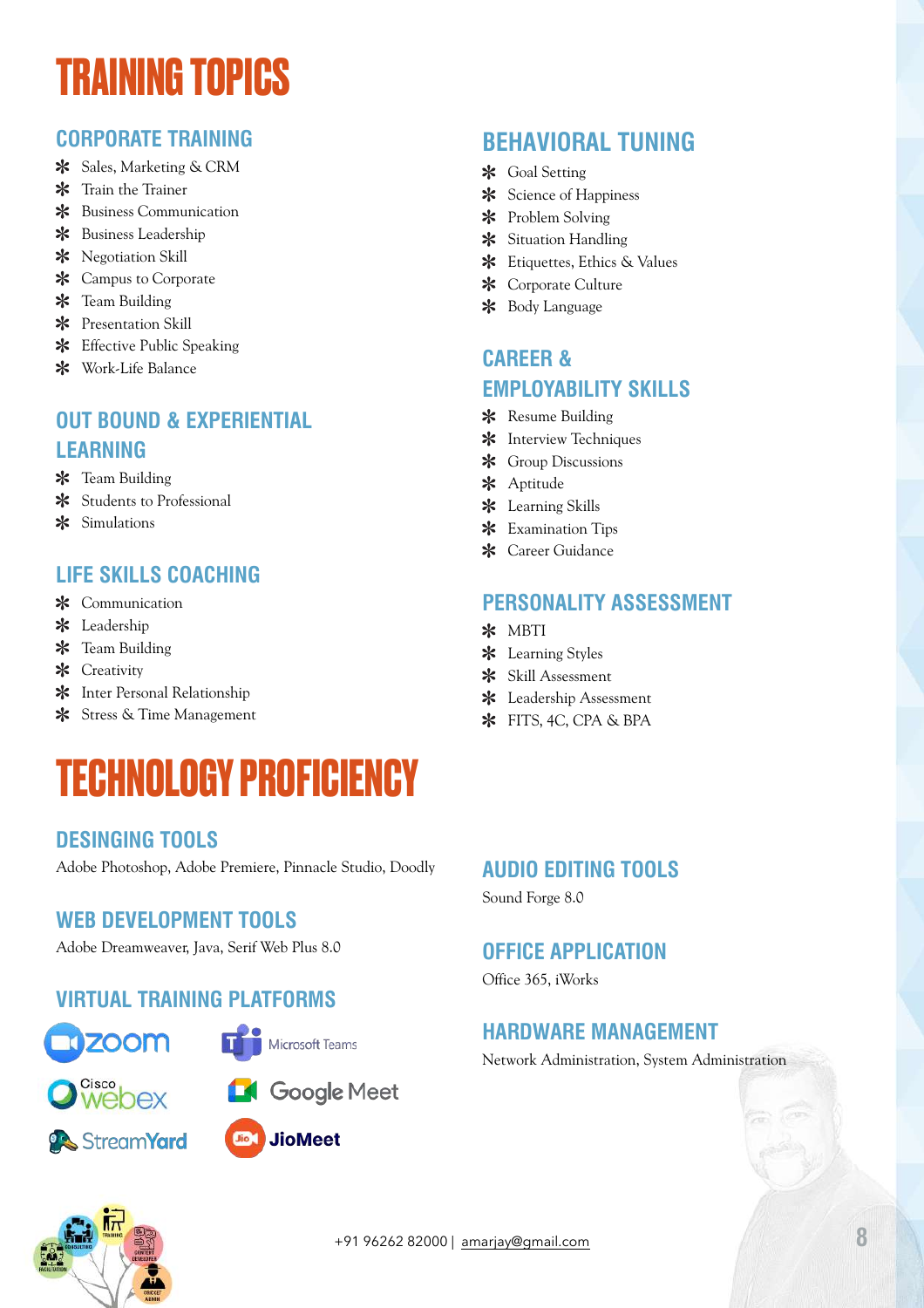# **WEB DEV. EXPERIENCE**

### **WEBSITES DEVELOPED & MAINTAINED**

www.salemdca.com www.wellingtonyercaud.com www.greenparkyercaud.com www.sundhar.com www.michigancricket.org www.sivercottagesyercaud.com www.peeacockcottages.com www.punchgurukulam.org

# **SOCIAL INVOLVEMENTS**

- ∗ Member, Umpires Committee, The Tamilnadu Cricket Assn.
- $\ast$ State Panel Umpire, Tamilnadu Cricket Association
- Executive Committee Member Salem District Cricket Assn.  $\ast$
- $\ast$ Chairman of Umpires & Member of PR Committees of Salem District Cricket Assn.
- $\ast$ Selector & Coach of the Salem District Senior District Team
- $\ast$ Secretary of Students Cricket Academy & Club
- $\ast$ Secretary, Punch Gurukulam Trust (NGO for Individual & Societal Development)
- Former State P.R.O International Federation of Professional Trainers  $\ast$
- ∗ Past Zone Vice President, JCI Zone 17, JCI INDIA
- $\ast$ Charter President, JCI Salem RUNGS
- $\ast$ Charter President, Salem Toast Masters Club
- Member, Madras Management Association Salem Chapter  $\ast$
- $\ast$ Former Member of Lions Club of Salem Chanakya
- $\ast$ Semi-Finalist in the International Photography Contest
- $\ast$ Former Member, Salem District Blood Donors Club

# **MEDIA PROGRAMS**

- NEWS 7  $\ast$
- Kalaingar TV  $\ast$
- $\ast$ Polimer TV
- Raj TV  $\ast$
- $\ast$ Raj Digital Plus
- Kailash TV  $\ast$
- PCC Channel  $\ast$

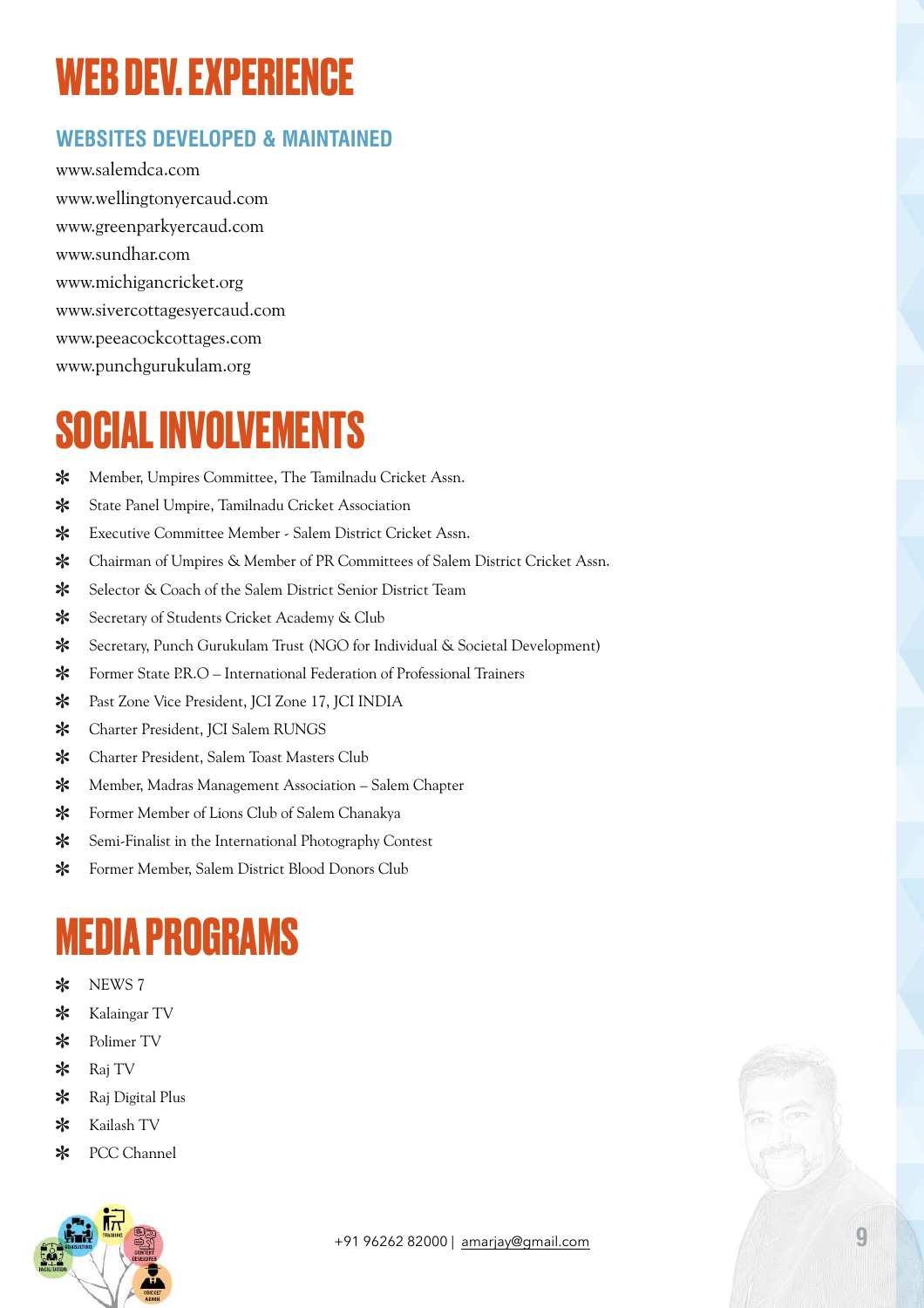# **PERSONAL SPECIFICS**

### **EDUCATIONAL PROFICIENCY**

Master of Computer Application

### **MARITAL STATUS**

Married

### **DATE OF BIRTH**

29th August 1978

### **NATIONALITY**

Indian

### **LANGUAGE PROFICIENCY**

English, Tamil, Hindi & Sanskrit

### **PASSPORT**

Active

**HOBBIES**  Surfing, Music, Astrology, Driving

### **OVERSEAS EXPOSURE**

China, Bangladesh

### **VIDEO LINKS**

**DEMO :** [LEADERSHIP](https://www.youtube.com/watch?v=2BIPcy5SAig&feature=youtu.be) **UDHAYAM TV :** [COMMUNICATION & DECISION MAKING](https://www.youtube.com/watch?v=3QM3gQsLKeg) **NEWS 7 :** [WORLD CUP 2015 REVIEW](https://www.youtube.com/watch?v=REB8VBjxyxc&index=43&list=PLMFLgBNDQhNBBx8fdg1XO2iorg4p8TMBQ)  **NEWS 7 :** [IPL 2015 REVIEW](https://www.youtube.com/watch?v=ZXVuq8mafeM) **KAMARAJ CET :** [COMMUNICATION SKILL](https://www.youtube.com/watch?v=Oat68yZzHbE) **KNOWLEDGE BUSINESS SCHOOL :** [LOOKING BEYOND MBA](https://youtu.be/PN02hewRB7E)



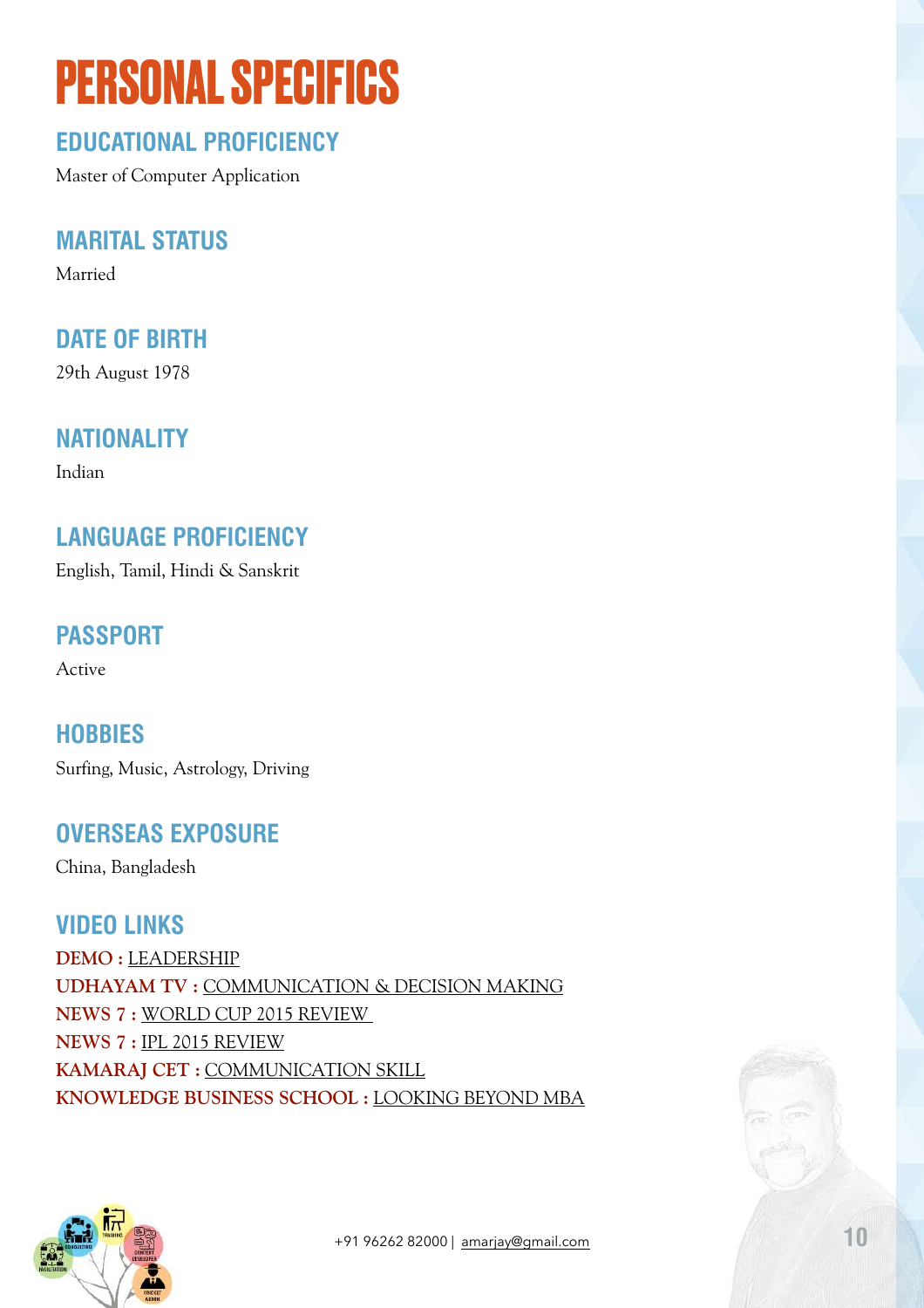# **CORPORATE CLIENTELE**

3DPLM, Bangalore AAC Ghee AIRTEL Amaze Multimedia, Pondy APP POINT, Bangalore Ascent Global Logistics Ashok Leyland Axis Bank Bajaj Allianz Bajaj Auto Finance Banker's Quotient Academy Bank of Baroda BASF, Tamilnadu BIG BAZAAR BHASHUNDHARA, Bangladesh BHEL BIRLA Sunlife BIS Infotech **BLUESTAR** BOSCH **BSNL** CADD Centre CAIRN CAPITAL FIRST Castrol Chettinad Cements Civil Doctor Cognizant Creative Sand, Erode Credit Suisse – WIPRO Daimler Dr.Reddy's Labs Dream Homes, Chennai Dolly Roy Foundation, Chennai Eastman Insurance Team EDISSIA Employment Exchange



ETA Melco **ESCORTS** FCare, Tamilnadu FMAXX Systems Fullerton MF Future Group G7 Mobile Gavin Airhostess Academy, Coimbatore Genee Tech, Chennai Geometric General Motors Godrej Appliances Grand Royal Tours Green & Health **HCL** HDFC Hindusthan Leathers Hindustan Unilever HMDI Honda Motors Hotel Cennys Gateway **ICICI** IDHAYAM Group Indecomm Global, Bangalore Indian Institute of Banking & Finance Indian Overseas Bank IRB Toll, Omalur ISHA Shoppe Jayajothi Spinning Mills, Rajapalayam Kamadhenu Feeds Karur Vysya Bank Keva India King Makers Real Estates, Chennai KORES LIC India Lupin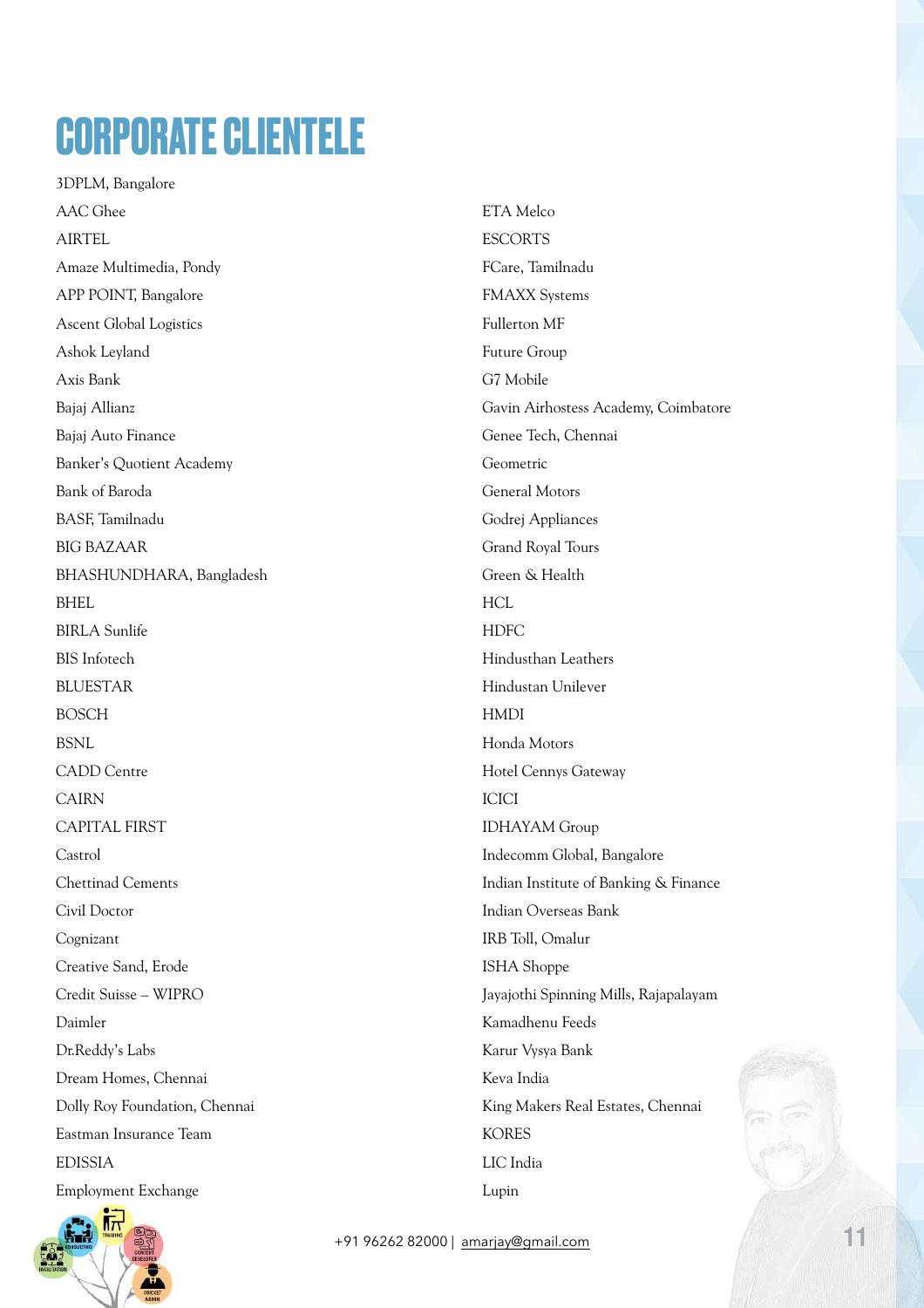Malabar Gold Maruti Maruti NEXA McDONALDS Mercedez Benz Modern Rice Mill Modern Sheller Industries My Recharge Max Solar Solutions, Coimbatore Muthoot Fincorp National Diary Development Board NICE Software Solutions, Bangalore NOVARTIS Orange House Technologies, Hyderabad P & G Pest Control India PIAGGIO Preethi Kitchen Appliances Ltd. Pricol Industries, Coimbatore Pupa Ceramics Qualitronics, Chennai Quest E Global Rallis Reiter, Coimbatore Rajveer Industries, Hyderabad Reliance Capital Reliance Infocom Reliance Infrastructures Reliance Insurance RK Textile Exports, Karur RKG Ghee Ravel Fire Roofings, Chennai Royal Bank of Scotland Royal Roots, Coimbatore Royalti Paints

Rupeezone Sabash Cafe Sakthi BAJAJ Sakthi Excellence Academy Sakthi Finance Samastha MF Shinner Industries, Rasipuram **SIEMENS** Sigaram Associates Real Estates, Chennai Sigaram Constructions, Erode SONALIKA Sriram Insurance STAR Drugs, Hosur SKODA Auto India Sky Homes SWISS RE Subex Sundaram Motors TAFE Tamilnadu Police Department TATA Motors Team Life Care TCPS Computer Education , Tamilnadu Thriveni Group TNEB Truesai Works TVS Credit TVS Tyres Unilife – Lady Anion United India Insurance Vedanta – SESA GOA, Goa VINSYS VMWARE Volkswagen Yethru

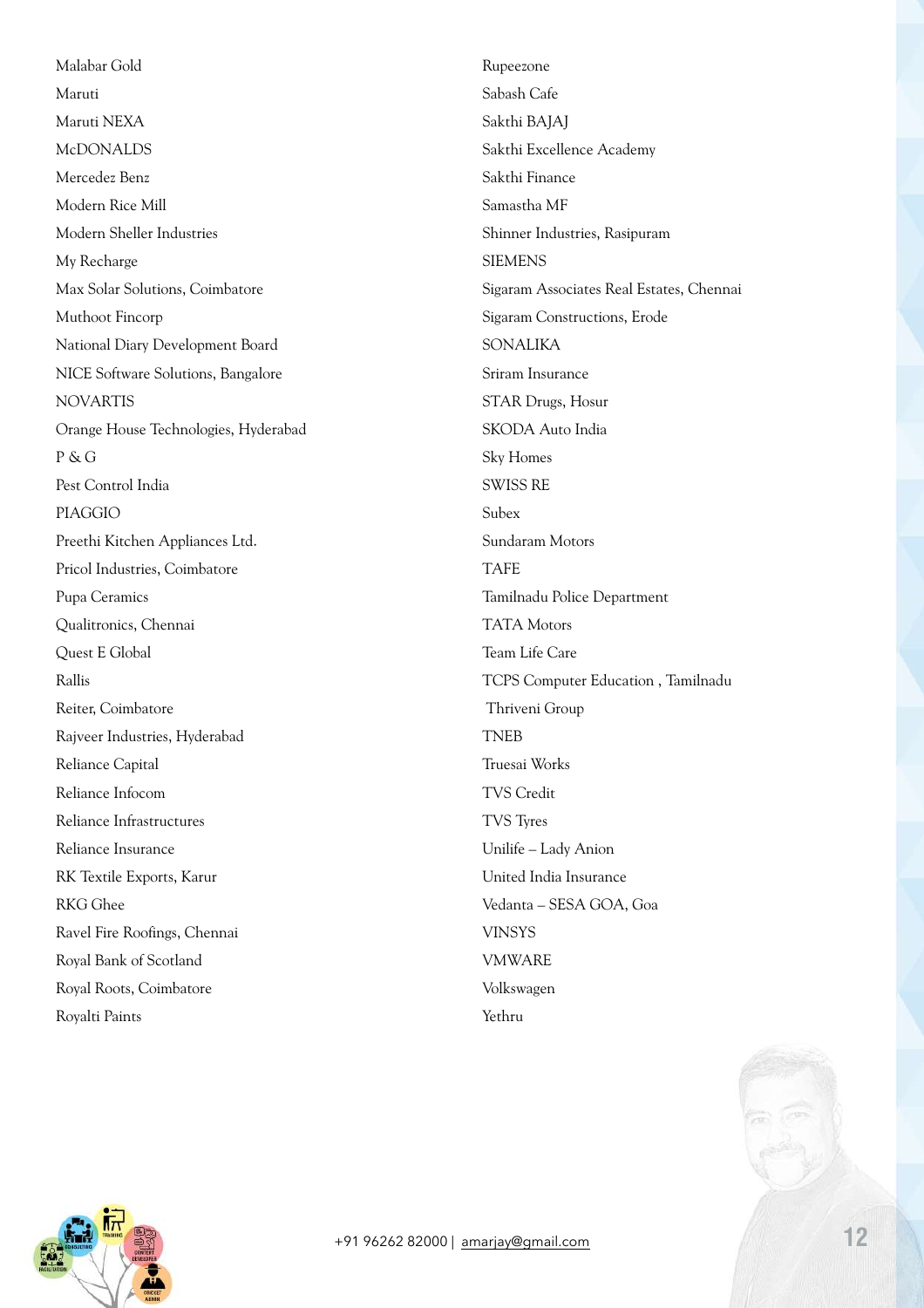# **INSTITUTION CLIENTELE**

Aachi Institue of Mgmt. & Enterpreneurship AVS Arts & Science College, Salem AVS Engineering College, Salem Bharath Polytechnic, Thiruchengodu Cheerans Arts & Science College, Kangayam CMS College, Coimbatore CSI Poytechnic, Salem Erode Sengunthar Eng. College, Perundurai Erode Institute of Technology, Erode Gandhi Arts & Science College, Sathyamangalam GRD College of Management Studies Hindustan College, Coimbatore Holycross College, Trichy IFET, Pudhucherry Jayam Engineering College, Dharmapuri Jayendra College, Coimbatore JKKM College of Mgmt. Studies, Gobi Kailash Women's Arts College, Salem Kalasalingam University, Virudhunagar Kamaraj College of Eng., Virudhunagar Kaveri College, Trichy Kaveri College of Engineering, Salem Knowledge Institute of Technology Knowledge Business School Kongu Engineering College, Perundurai Kongu Arts & Science College, Erode Kongu Polytechnic, Perundurai Krishnaswamy College for Women, Chennai KSR Arts & Science College, Tiruchengodu KSR College of Engineering, Tiruchengodu

KSR College of Technology, Tiruchengodu Kumaraguru College, Coimbatore Madurai School of Management Mahendra Engineering College, Tiruchengodu Muruga Polytechnic, Kallakurichi Nandha Arts & Science College, Erode Nandha Engineering College, Erode Narasus Institute of Technology, Salem New Horizon College, Bengaluru NGP Arts & Science College, Coimbatore P.A Engineering College, Pollachi Padhmavani College, Salem Periyar University, Salem PSG College of Arts & Science, Coimbatore Rajalakshmi Polytechnic, Thiruvannamalai RVS Institute of Mgmt. Studies, Coimbatore Sakthi Institute of Mgmt. Studies, Pollachi Sakthi Kailash Women's College, Salem Salem Polytechnic S.J.S Paul Engineering College, Pudhucherry SKP Engineering College, Thiruvannamalai Sona College of Technology, Salem Sri Saradha College, Salem Sri Vasavi College, Erode Vellalar College, Erode Velachamy Nadar College, Madurai Vellore Institute of Technology Vijay Vidhyala, Dharmapuri VRS College of Engineering Tech., Villupuram Vysya College, Salem

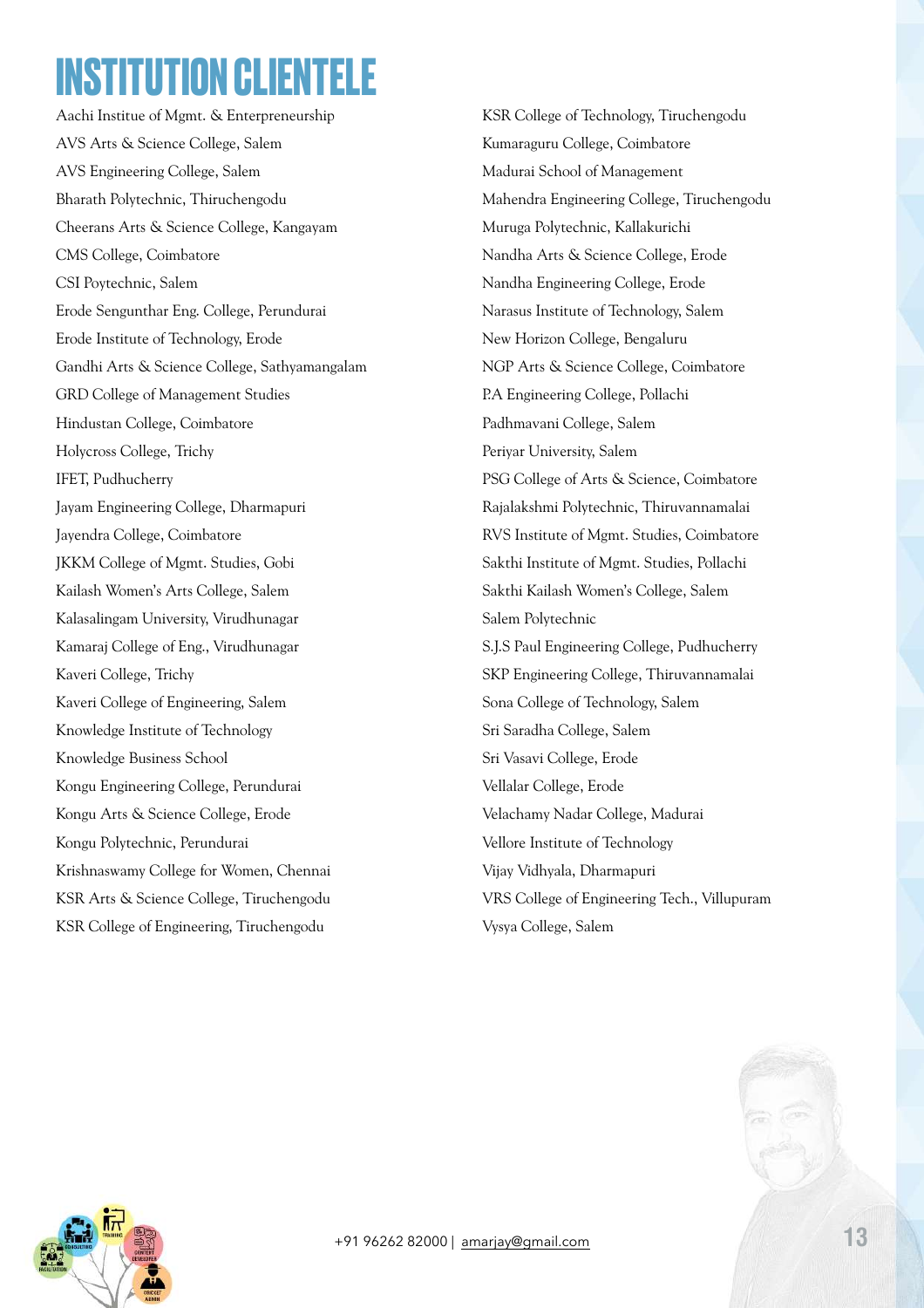# **SCHOOLS CLIENTELE**

Alagappa MHSS, Karaikudi Dolphin MHSS, Madurai Glazee Brooks, Salem Holycross Matriculation, Salem Little Flower, Sathyamangalam MG Public School, Ramanathapuram Noble Matriculation School, Virudhunagar PA Vidhya Bavan, Karur Sengunthar School, Erode Senthil Public School, Salem The Erode Public School, Erode Vayapuri MHSS, Srivilliputhur Velammal, Madurai Vidya Niketan, Rasipuram Vijay Vidhyalaya, Dharmapuri

# **SOCIAL ORGANIZATIONS**

Builder Association of India Charted Accountants Institute of South India Chits & Finance Association, Salem Civil Engineers Association, Salem Consumer Product Sellers Association, Salem Dee Jee Business Club, Teni EDISSIA Federation of Civil Engineers Assn. of TN & Pondicherry Int'l Federation of Professional Trainers Junior Chamber International Lions International Namakkal Tyre Owners Association Rotary International Salem District Cricket Association Spares Parts Dealers Association, Namakkal TAMBRAS, Nagarkoil Tamilnadu Photographers Association Toast Masters International Winners Chamber, Namakkal